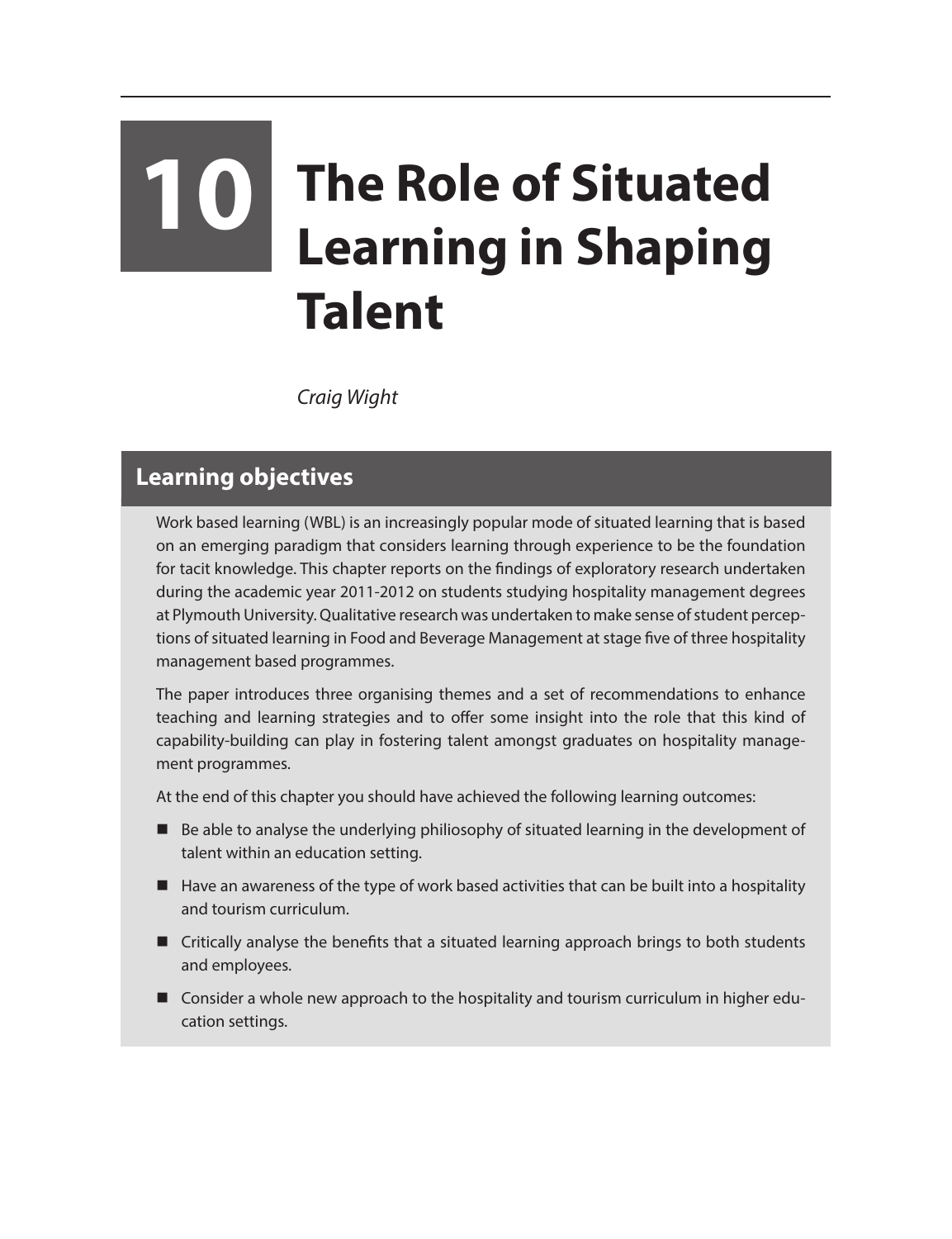## **Introduction**

Early literature concerning pedagogical advancements in Higher Education (HE) has argued that the knowledge necessary to perform useful work cannot exist purely in the form of a body of information to be learned (Raelin, 1997). Work based learning (henceforth WBL) is an increasingly popular mode of situated learning that is based on an emerging pedagogical paradigm that considers learning through experience to be the foundation for tacit knowledge (Foster and Stephenson, 1998). The Higher Education Academy (2006) suggest that changing employment patterns in organisations have impacted on the demand for higher level skills such as flexibility and problem solving, and WBL is a response from HE institutions to equip graduates with the skills sought by industry.

This paper, based on interpretivist thematic research, explores student perceptions towards industry based situated learning experienced by a group of level 5 (stage 2) continuing students studying Undergraduate *Food and Beverage Management* as part of a wider, hospitality focussed programme of study at Plymouth University. Qualitative research was undertaken, based on a combination of two rounds of cross-sectional interviews (undertaken at the outset, and then again at the end of the academic year 2011–2012) with a focus group interview during a period of retrenchment, that saw a model of learning enrichment based on contributing to the operation of a training restaurant replaced with a new model of WBL to connect students with local enterprise. The research had the ultimate aim of producing a set of actionable recommendations designed to strengthen the approach to WBL as a central element of two food and beverage management modules in subsequent years. It is therefore a body of work that is produced with the specific intention to inform future practise in this area, certainly at a local level, and potentially at a broader level and it offers implications for the shaping of talent amongst undergraduates. These aims are achieved through the development of a thematic network that identifies three overarching or organising themes that are then used to form recommendations to enhance future academic practice towards the delivery of an efficient and comprehensive food and beverage management module developed around fostering talent. Specifically the study sets out to add to knowledge in the field of WBL as an enrichment strategy for learning about food and beverage management in hospitality. It therefore explores perceptions of work based pedagogical enrichment based on the first hand experiences of students enrolled on a work based learning module. As such, the study locates and analyses the perceived value of situated learning amongst a cohort of food and beverage management students who are required to develop skills and talent in hospitality management to enhance their chances of employability.

The motivation to undertake this research stems from a recent repositioning of learning strategies within the Tourism and Hospitality School at Plymouth University. Whereas the traditional model of learning saw students interact in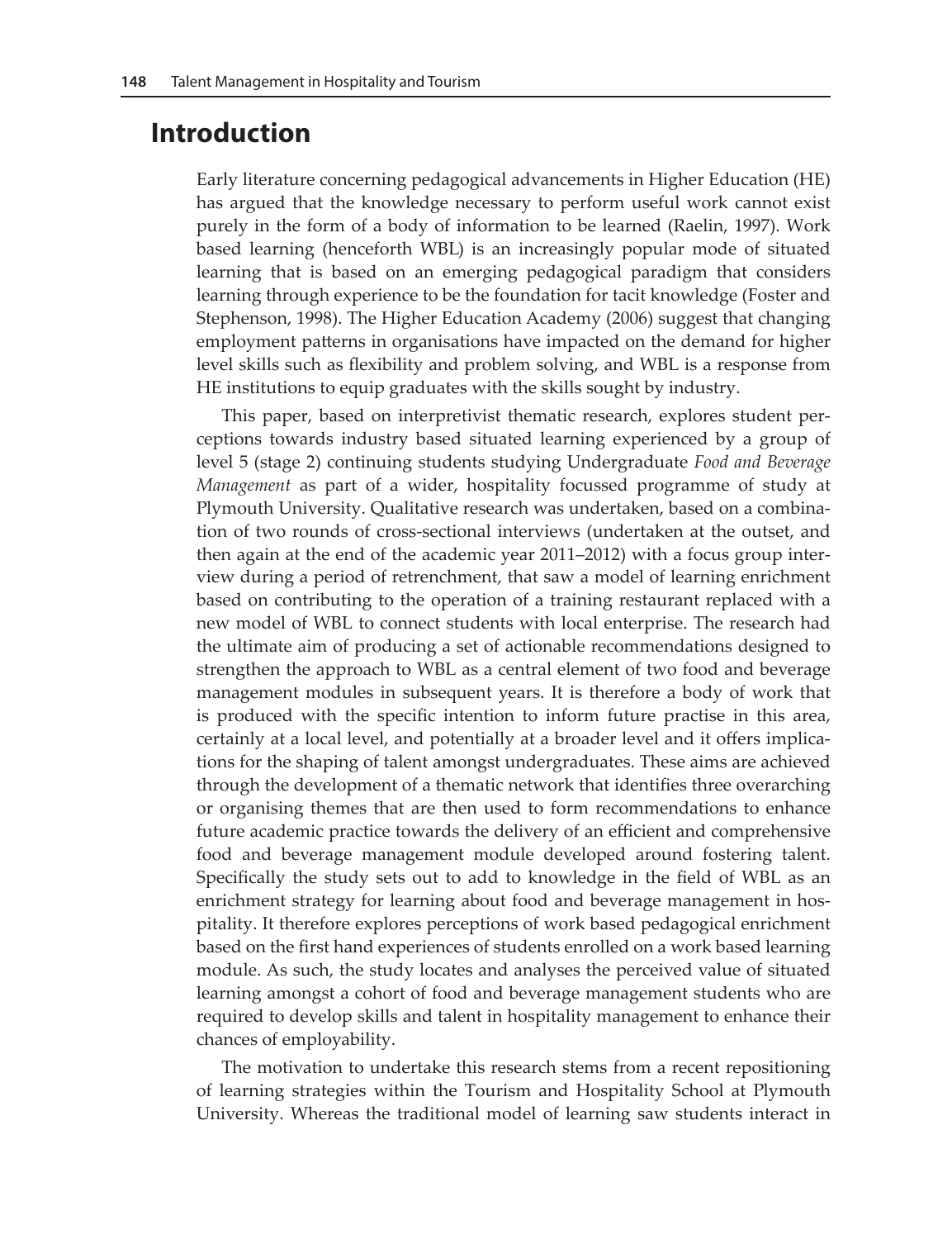an artificial trading environment, the university increasingly advocates the value of forming partnerships with local industry to produce students who are fit for 'practice, purpose, award and the world of work' (Plymouth University, 2012). This research provides some evaluative reflection over the success of this strategic repositioning as it applies in practice. Although WBL is accepted as 'the new frontier' in learning enrichment in the micro-environment of Plymouth Business School, there have been no attempts to date to carry out in-house research to support, and indeed to evaluate the idea that such a mode of learning adds value to the student experience and encourages talent. The paper begins with a discussion of contemporary concepts of situated learning before taking a closer look at this pedagogical approach in the context of vocational degree teaching, and in the terms of hospitality and tourism through the primary research undertaken.

## **Towards an understanding of work based learning**

Boud and Garrick (1999) were amongst the first authors to note of educational institutions a trend towards engaging with the 'world of work' using ever more sophisticated approaches. Indeed the authors acknowledge the central proposition of learning as an aspect of any given career trajectory, since learning has historically been accepted as something that prepares people for work, yet it is increasingly acknowledged as the 'lifeblood' which now sustains it. The visible strands of the political and educational discourses that have emerged alongside these trends manifest as terminologies such as 'lifelong learning' and 'continuing adult education'. Bailey *et al.* (2003) suggest that WBL, if it is executed with care, can play an important role in strengthening the educational preparation of young people. To offer an overarching definition, based on an analysis of multiple suggestions (Boud and Garrick, 1999; Foster and Stephenson, 2006; Johnson, 2010; Rowley 2003 and Reeve and Gallagher, 2007), it is accepted by most that situated (or 'work based') learning is a transition-led strategy to support young people who have already chosen an occupational direction. It is an induction to a 'community of practice' (Bailey *et al.*, 2003) that is experienced to varying degrees through a pedagogical lens that orientates students within the workplace. In practical terms, WBL sees students undertake work experience over an agreed period of time with an employer external to the university with a view to completing some scheme of assessed output; usually a reflective analysis or evaluation against set criteria (Korthagen, 2010). Typically, the expectation of the academic is that WBL will form a major aspect of the student's studies and will offer them an opportunity to apply theory to practice (Rowley, 2003:131) by enhancing their skills and talent in the critical evaluation of theory based on the insights of its application to work, and by encouraging them to use theoretical concepts and models as a lens through which to make sense of the organisation. Such an approach also supports students in preparing an assessed output that demonstrates analytical ability in linking theory with practice. In terms of the assessment of WBL outputs, Costley and